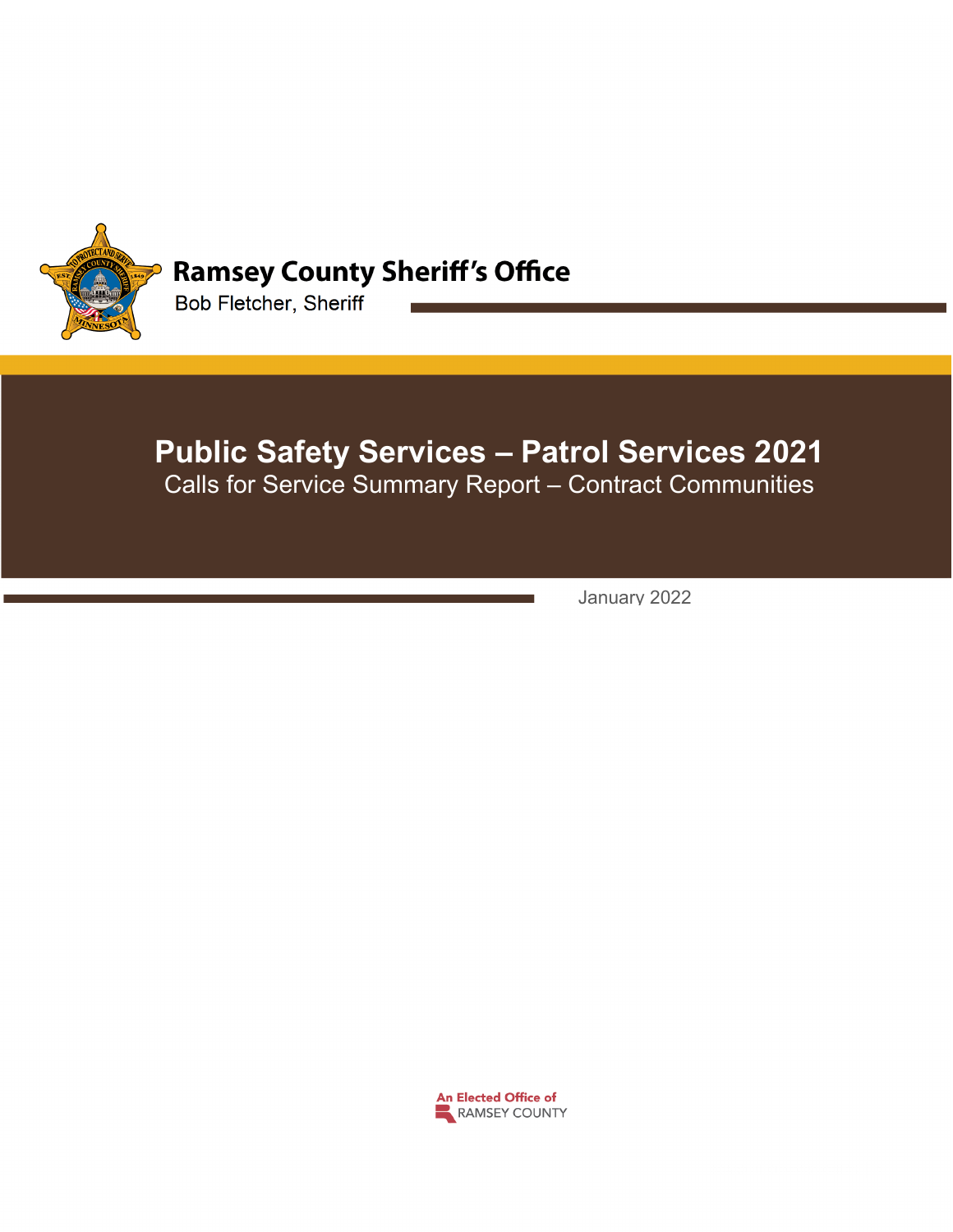

### About the Sheriff's Office

The Ramsey County Sheriff's Office is Minnesota's first law enforcement agency, established in 1849 when Minnesota was only a territory.

#### The Sheriff's Office

- Has more than 450 employees, including full-time, part-time, and temporary employees, plus over 200 volunteer members.
- Has an annual operating budget of approximately \$57 million.
- Provides wide-ranging law enforcement and public safety services to an urban community of more than 550,000 residents in a metropolitan area of 3.2 million people.
- Serves as a regional partner, providing services to city, county, state, and federal agencies.

#### Public Safety Services

The Public Safety Services Division maintains a high level of visibility throughout the county. With squad cars responding to calls for service 24 hours a day, boats on the waterways, ATVs patrolling county parks and trails, and volunteers assisting at community events, the Public Safety Services Division is responsible for providing patrol, investigative, waterway, and community services.

#### Patrol Services

Municipal police departments regularly patrol their own cities. The Sheriff's Office provides similar law enforcement services to seven communities in the county – Arden Hills, Falcon Heights, Little Canada, North Oaks, Shoreview, Vadnais Heights, and White Bear Township – under contract.

Patrol Services responds to calls for service 24 hours a day, such as medicals, alarms, vehicle crashes, motorist assists, and domestic disputes as well as reports of property offenses and fraud. This unit assists citizens and other law enforcement agencies.

While engaging in community policing practices, Patrol Services actively patrols each contract city to prevent and deter crime, as well as enforce city and county ordinances, and state and federal laws. Initial reports of felony-level offenses are taken by Patrol Services and then forwarded to the Criminal Investigations Unit for further investigation.

State statutes also require an expanded Sheriff's Office role, providing jurisdiction and authority throughout the county. As a result, the Ramsey County Sheriff's Office collaborates with and supports local law enforcement agencies in a variety of ways, programs, and activities.

This report provides a summary review of the 2020 activities of the Patrol Services Unit, using 'call for service' data as generated by the Ramsey County Emergency Communications Center Dispatch and the Sheriff's Office Record Management System.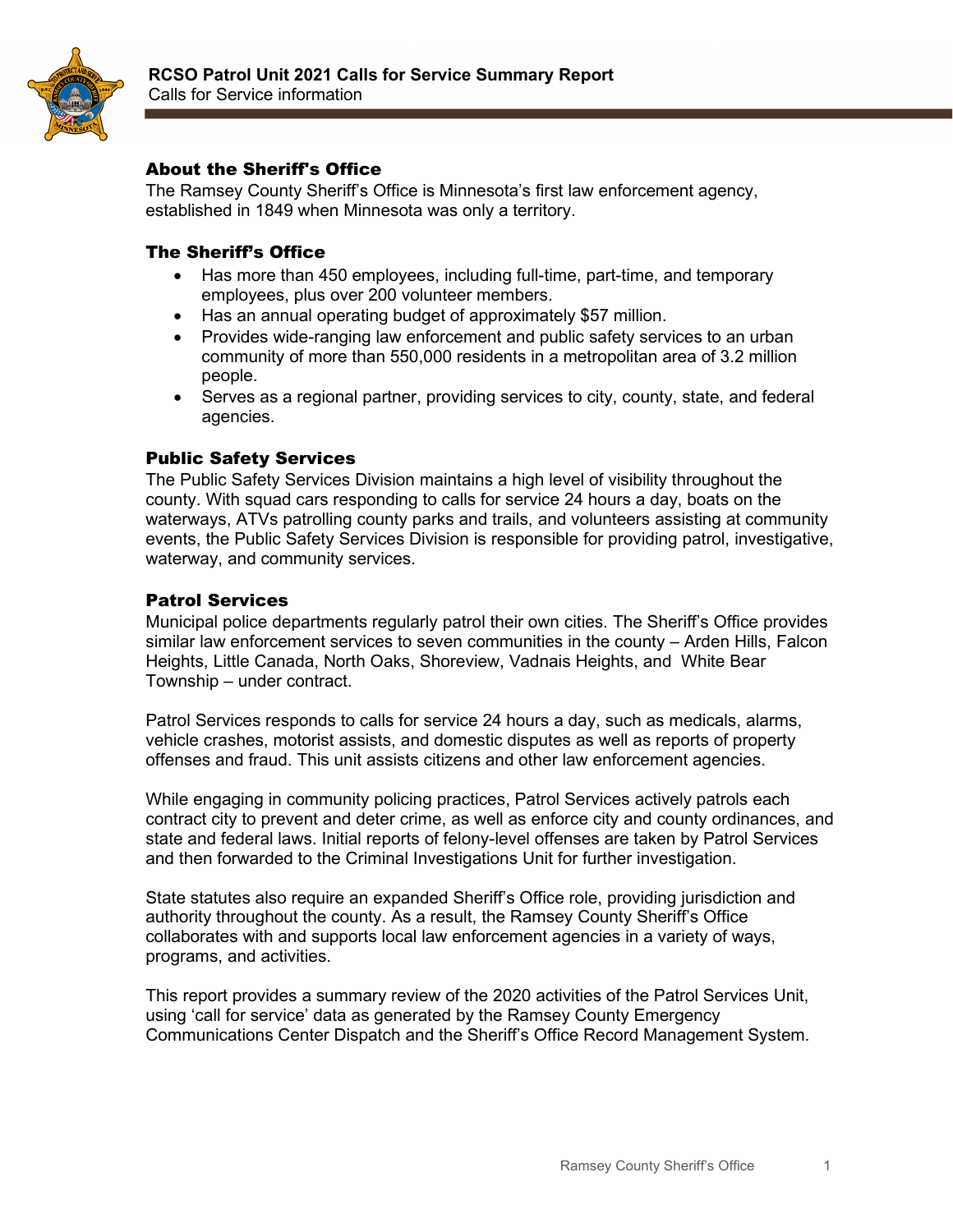

Calls for Service (CFS) are issues responded to by deputies that are initiated by citizens via 9-1-1 or deputy initiation while on patrol duties. CFS are not 'crimes' until so determined after investigation of the incident. In 2020 the Patrol Unit recorded 30,470 calls in the seven communities served.

Calls for Service have five descriptive classifications.

- **Crimes Against Persons Calls** involve bodily harm, the threat of bodily harm, or other actions committed against the will of an individual.
- **Crimes Against Property Calls** involve when property belonging to another is taken without that person's consent.
- **Traffic Related Calls** are those that involve the operation of motor vehicles.
- **Quality of Life Calls** involve situations and acts of physical disorder, damage to property or disruption of community life.
- **Other/Miscellaneous Calls** are those requests that don't meet the other four descriptions. Such as assisting on medical calls, fire agencies, and alarm calls.

This chart lists total calls per classification over the past five years:

| <b>Call Classification - Contract Communities</b> | 2017   | 2018   | 2019   | 2020   | 2021   |
|---------------------------------------------------|--------|--------|--------|--------|--------|
| <b>Crimes Against Persons Calls</b>               | 577    | 565    | 594    | 562    | 581    |
| <b>Crimes Against Property Calls</b>              | 2,292  | 1,989  | 2.012  | 2,606  | 2,439  |
| <b>Traffic Related Calls</b>                      | 8,718  | 9,442  | 9,051  | 4.720  | 5,060  |
| <b>Quality of Life Calls</b>                      | 6.194  | 6,268  | 6.103  | 6.357  | 5,660  |
| <b>Other/Misc Calls for Service</b>               | 15,897 | 17,119 | 17,660 | 16,225 | 17,656 |
| <b>Total Calls</b>                                | 33.678 | 35,383 | 35.420 | 30.470 | 31.396 |

During 2021 the distribution of calls by classification was as follows:

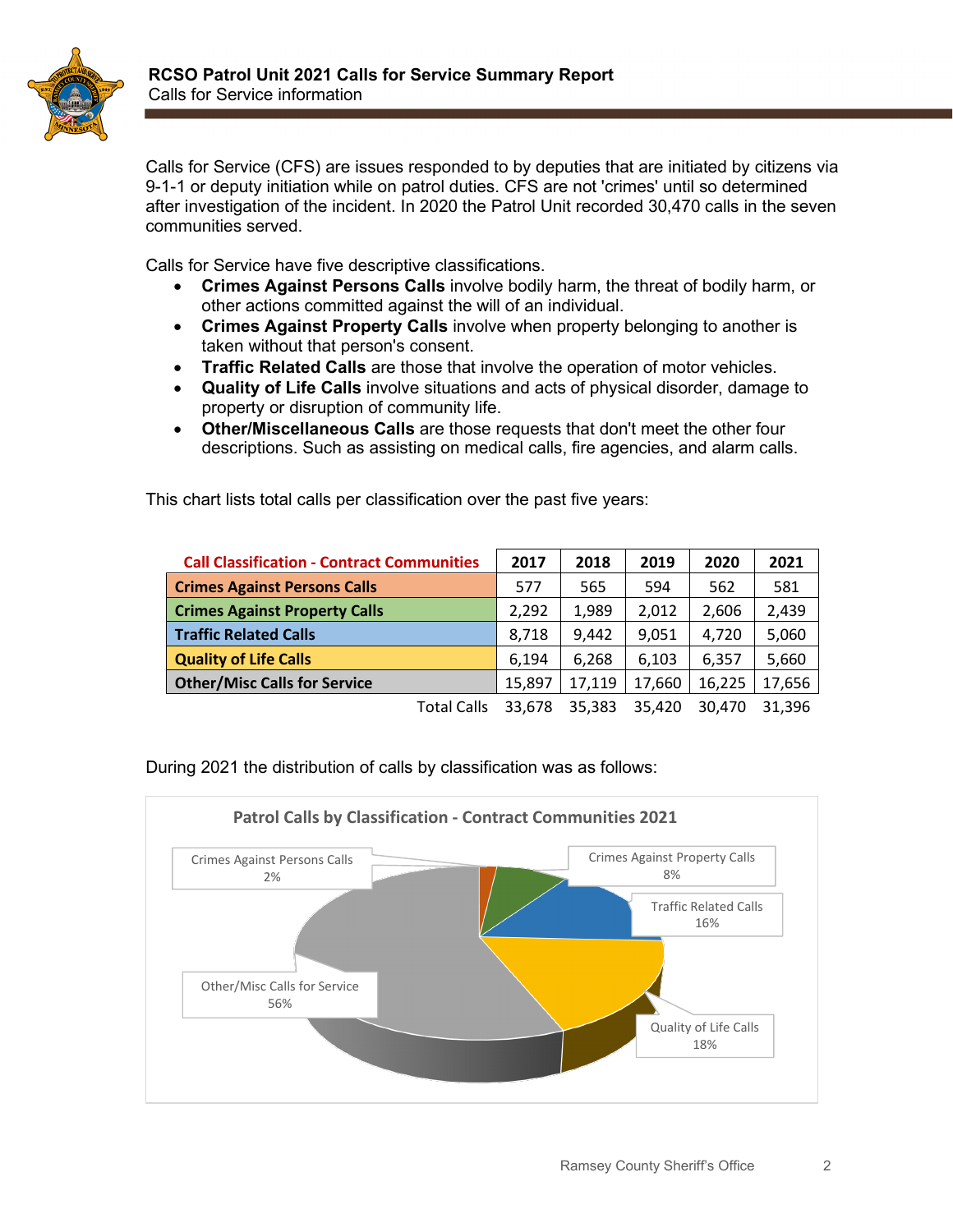

|                                                  |        |        |        |           |        | <b>Diff 20-</b> |          |
|--------------------------------------------------|--------|--------|--------|-----------|--------|-----------------|----------|
| <b>Total Calls for Service - Contract Cities</b> | 2017   | 2018   | 2019   | 2020      | 2021   | 21              | % Change |
| Arden Hills                                      | 5,152  | 5,331  | 5,253  | 3,924     | 4,232  | 308             | 7.28%    |
| Falcon Heights * (Gem Lake 17)                   | 307    | 2,863  | 2,340  | 1,775     | 1,789  | 14              | 0.78%    |
| Little Canada                                    | 7,289  | 6,776  | 7,086  | 6,314     | 6,577  | 263             | 4.00%    |
| North Oaks                                       | 1,636  | 1,831  | 1,856  | 1,673     | 1,585  | -88             | $-5.55%$ |
| Shoreview                                        | 8,839  | 8,895  | 9,150  | 8,110     | 8,268  | 158             | 1.91%    |
| Vadnais Heights                                  | 6,618  | 6,141  | 6,408  | 5,659     | 6,036  | 377             | 6.25%    |
| White Bear Township                              | 3,837  | 3,546  | 3,327  | 3,015     | 2,909  | -106            | $-3.64%$ |
| <b>Total Calls Contract Cities</b>               | 33,678 | 35,383 | 35,420 | 30,470    | 31,396 | 926             | 2.95%    |
| % change                                         | 4.28%  | 4.82%  | 0.10%  | $-16.25%$ | 2.95%  |                 |          |

Total CFS by community served, past five year data included:

#### CFS numbers as represented by a bar graph:



The Sheriff's Office tracks over one hundred CFS descriptions that help define the work of deputies and other professional staff serving across the agency's six divisions. A chart containing the seventy-four descriptions that Patrol Deputies encounter on a regular basis with the number of calls encountered in each community served appears in the pages at the end of this report.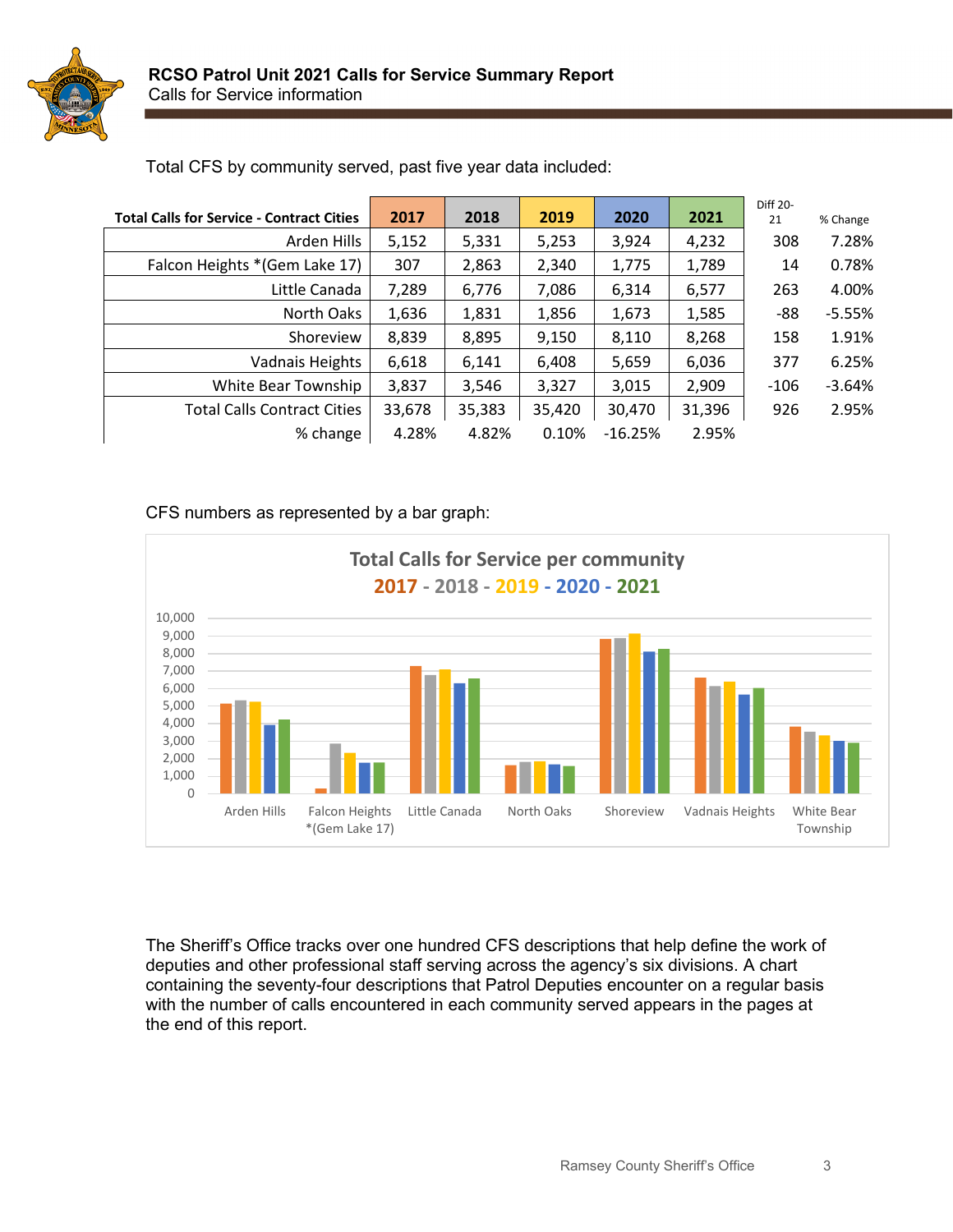

Deputies do encounter some situations more often than others. Here are the Top Ten Calls in the combined seven contract communities:

|                | <b>Top 10 Calls for Service</b>     | 2017   | 2018   | 2019   | 2020   | 2021   | $%$ of<br>Total |
|----------------|-------------------------------------|--------|--------|--------|--------|--------|-----------------|
| $\mathbf{1}$   | AMA - Assist Medical Agency         | 4,437  | 4,998  | 5,204  | 5,284  | 5,822  | 18.54%          |
| 2              | <b>TRF - Traffic Stop</b>           | 6,581  | 7,107  | 6,664  | 2,996  | 3,169  | 10.09%          |
| 3              | <b>SUS - Suspicious Activity</b>    | 1,842  | 1,674  | 1,787  | 2,056  | 1,890  | 6.02%           |
| $\overline{4}$ | ALA - Alarm Sounding                | 1,770  | 1,906  | 1,977  | 1,565  | 1,646  | 5.24%           |
| 5              | <b>PPV - Police Proactive Visit</b> | 969    | 891    | 794    | 1,037  | 1,336  | 4.26%           |
| 6              | AST - Assist Citizen                | 1,192  | 1,449  | 1,332  | 1,134  | 1,176  | 3.75%           |
| $\overline{7}$ | DOC - Disorderly Conduct            | 882    | 1,044  | 1,065  | 1,165  | 1,139  | 3.63%           |
| 8              | AFA - Assist Fire Agency            | 828    | 927    | 1,118  | 996    | 991    | 3.16%           |
| 9              | WEL - Welfare Check                 | 808    | 832    | 911    | 780    | 823    | 2.62%           |
| 10             | 911 - Investigate 911 Hangup        | 454    | 663    | 738    | 768    | 819    | 2.61%           |
|                | <b>Other Calls for Service</b>      | 13,915 | 13,892 | 13,830 | 12,689 | 12,585 | 40.08%          |
|                | <b>Total Calls for Service</b>      | 33,678 | 35,383 | 35,420 | 30,470 | 31,396 |                 |

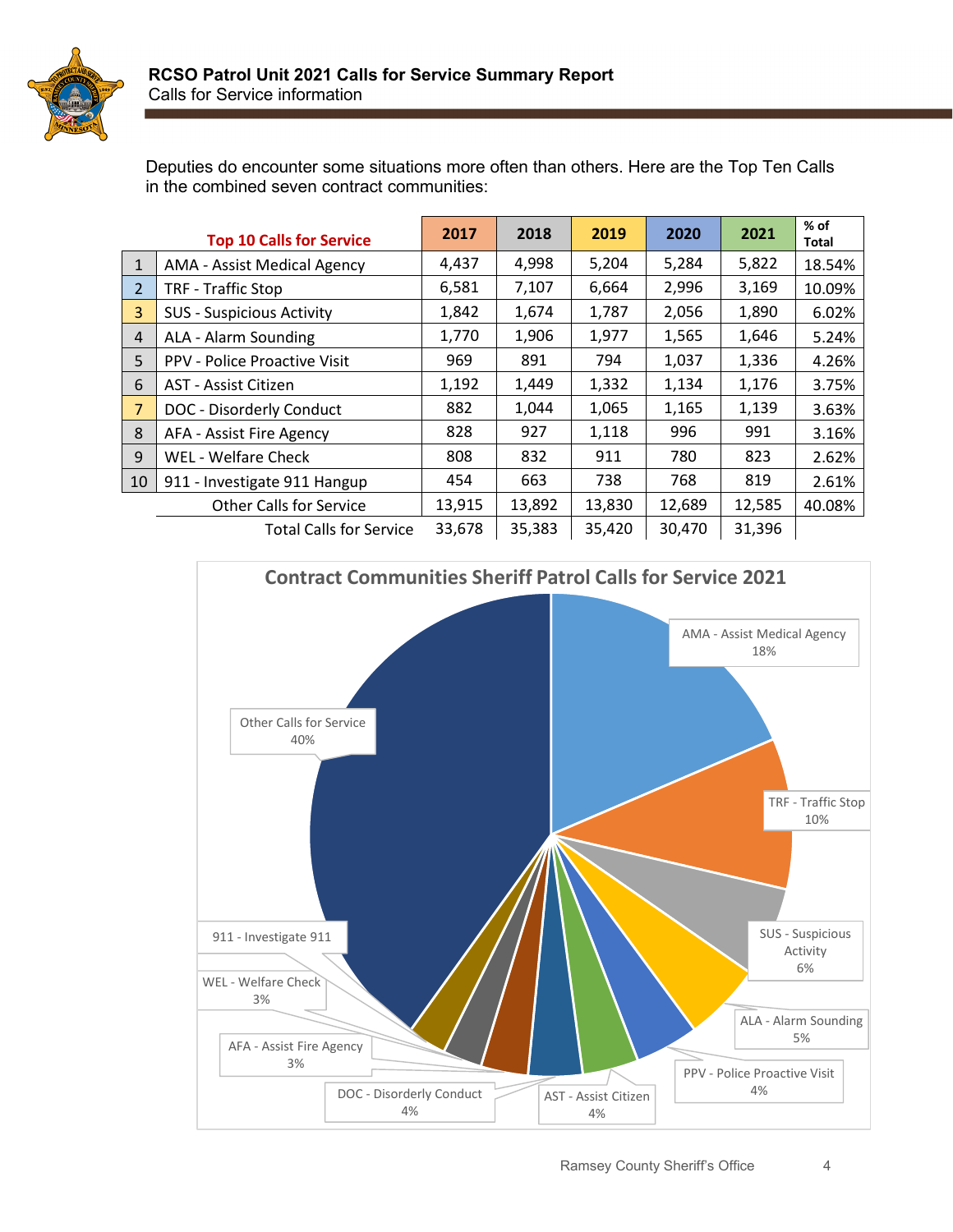

| Code       | <b>Call Description</b>              | 2017           | 2018           | 2019           | 2020           | 2021  |
|------------|--------------------------------------|----------------|----------------|----------------|----------------|-------|
|            | <b>Crimes Against Persons Calls</b>  |                |                |                |                |       |
| ASS        | ASS - Assault                        | 126            | 109            | 126            | 109            | 110   |
| CAB        | CAB - Child Abuse                    | 29             | 20             | 25             | 17             | 6     |
| <b>CSC</b> | <b>CSC - Criminal Sexual Conduct</b> | 64             | 72             | 66             | 53             | 64    |
| <b>DOM</b> | DOM - Domestic Assault               | 230            | 234            | 235            | 232            | 231   |
| <b>MUR</b> | MUR - Murder / Homicide              | 0              | 0              | $\overline{2}$ | 1              | 0     |
| <b>ROB</b> | ROB - Robbery                        | 10             | 16             | 21             | 25             | 16    |
| <b>VOP</b> | VOP - Prot Order Violation           | 118            | 114            | 119            | 125            | 154   |
|            | <b>Crimes Against Property Calls</b> |                |                |                |                |       |
| ARS        | ARS - Arson                          | $\mathbf{1}$   | $\overline{2}$ | 4              | 5              | 3     |
| <b>BRG</b> | <b>BRG</b> - Burglary                | 259            | 182            | 177            | 226            | 165   |
| <b>FRD</b> | FRD - Fraud or Forgery               | 567            | 520            | 517            | 587            | 538   |
| <b>MVT</b> | MVT - Motor Vehicle Theft            | 182            | 147            | 187            | 281            | 208   |
| <b>SHP</b> | SHP - Shoplifter                     | 107            | 54             | 47             | 22             | 101   |
| <b>THA</b> | THA - Theft from Auto                | 432            | 399            | 442            | 766            | 747   |
| <b>THF</b> | THF - Theft                          | 744            | 685            | 638            | 719            | 677   |
|            | <b>Traffic Related Calls</b>         |                |                |                |                |       |
| ABV        | ABV - Abandoned Vehicle              | 65             | 80             | 120            | 118            | 121   |
| <b>AHR</b> | AHR - Accident Hit and Run           | 207            | 222            | 230            | 194            | 173   |
| <b>APD</b> | APD - Accident Property Damage       | 860            | 937            | 945            | 541            | 624   |
| AWI        | AWI - Accident with Injuries         | 174            | 165            | 199            | 151            | 173   |
| <b>DGC</b> | <b>DGC</b> - Dangerous Condition     | 612            | 695            | 697            | 574            | 628   |
| <b>DKD</b> | <b>DKD - Drunk Driver</b>            | 217            | 232            | 195            | 144            | 166   |
| <b>HRI</b> | HRI - Hit & Run Acc w/Injuries       | $\overline{2}$ | $\overline{a}$ | $\mathbf{1}$   | $\overline{2}$ | 6     |
| <b>TRF</b> | <b>TRF - Traffic Stop</b>            | 6,581          | 7,107          | 6,664          | 2,996          | 3,169 |
|            | <b>Quality of Life Calls</b>         |                |                |                |                |       |
| <b>CDP</b> | <b>Criminal Damage to Property</b>   | 338            | 274            | 276            | 389            | 380   |
| <b>DIS</b> | DIS - Dispute Disagreement           | 446            | 426            | 416            | 396            | 402   |
| <b>DKP</b> | DKP - Drunk Person                   | 133            | 111            | 102            | 71             | 46    |
| <b>DOC</b> | DOC - Disorderly Conduct             | 882            | 1,044          | 1,065          | 1,165          | 1,139 |
| <b>DSB</b> | DSB - Disturbance Noise Complaint    | 414            | 501            | 508            | 503            | 505   |
| FGT        | FGT - Fight                          | 39             | 46             | 53             | 37             | 18    |
| <b>FWK</b> | FWK - Fireworks                      | 81             | 61             | 70             | 118            | 91    |
| <b>GRF</b> | <b>GRF</b> - Graffiti                | $\overline{7}$ | 8              | 9              | 13             | 17    |
| <b>HRS</b> | <b>HRS - Harrasment Report</b>       | 321            | 326            | 302            | 385            | 366   |
| <b>NAR</b> | <b>NAR - Narcotics</b>               | 192            | 223            | 207            | 150            | 115   |
| PLR        | PLR - Prowler                        | $\mathbf{1}$   | $\overline{2}$ | 3              | 3              | 6     |

Chart of Calls for Service by call type/description during the years 2017 to 2021 (top ten)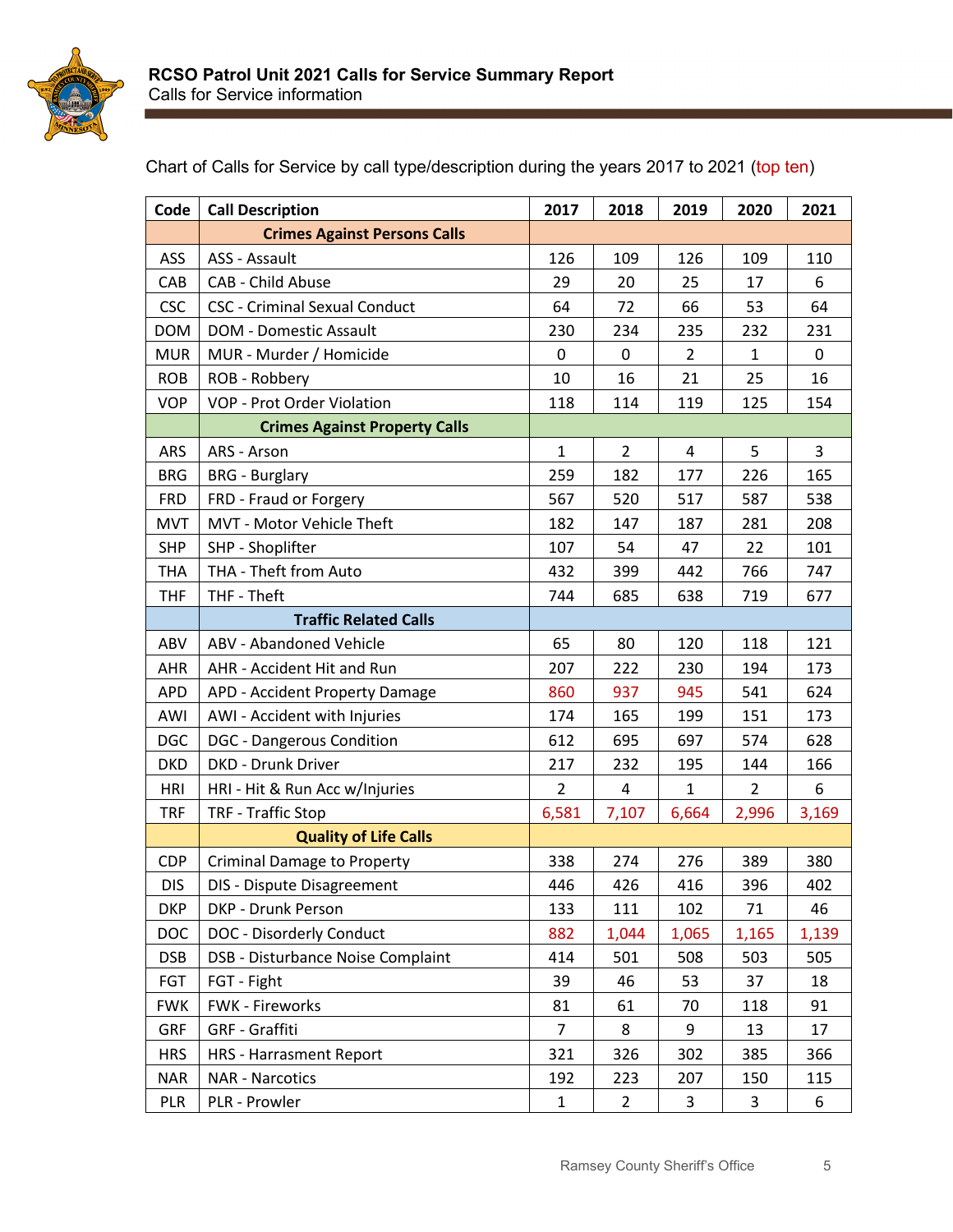

| <b>PRK</b> | <b>PRK - Parking Complaint</b>                | 1,479  | 1,545  | 1,278  | 1,050  | 650    |
|------------|-----------------------------------------------|--------|--------|--------|--------|--------|
| SOL        | SOL - Solicitor                               | 19     | 27     | 27     | 21     | 35     |
| SUS        | <b>SUS - Suspicious Activity</b>              | 1,842  | 1,674  | 1,787  | 2,056  | 1,890  |
|            | <b>Other/Misc Calls for Service</b>           |        |        |        |        |        |
| 911        | 911 - Investigate 911 Hangup                  | 454    | 663    | 738    | 768    | 819    |
| <b>ADM</b> | ADM - Administrative Detail                   | 238    | 179    | 141    | 102    | 148    |
| AFA        | AFA - Assist Fire Agency                      | 828    | 927    | 1,118  | 996    | 991    |
| <b>ALA</b> | ALA - Alarm Sounding                          | 1,770  | 1,906  | 1,977  | 1,565  | 1,646  |
| AMA        | AMA - Assist Medical Agency                   | 4,437  | 4,998  | 5,204  | 5,284  | 5,822  |
| <b>ANC</b> | <b>ANC - Animal Complaint</b>                 | 711    | 841    | 821    | 601    | 643    |
| <b>AOA</b> | AOA - Assist Other Agency                     | 415    | 419    | 438    | 400    | 417    |
| <b>AST</b> | AST - Assist Citizen                          | 1,192  | 1,449  | 1,332  | 1,134  | 1,176  |
| <b>ATL</b> | ATL - Attempt to Locate                       | 0      | 0      | 0      | 0      | 0      |
| <b>CIV</b> | CIV - Civil Problem                           | 304    | 239    | 284    | 315    | 378    |
| COD        | COD - Code Enforcement                        | 67     | 57     | 73     | 91     | 66     |
| <b>DOA</b> | DOA - Death Investigation                     | 55     | 64     | 65     | 86     | 76     |
| <b>PIC</b> | EDP/PIC - Person In Crisis                    | 227    | 277    | 333    | 250    | 295    |
| <b>INV</b> | INV - Investigate                             | 740    | 793    | 716    | 579    | 677    |
| JUV        | JUV - Juvenile Incidents                      | 335    | 209    | 227    | 259    | 251    |
| LOC        | LOC - Lockout                                 | 56     | 56     | 55     | 34     | 33     |
| LOS        | LOS - Lost Property                           | 50     | 48     | 46     | 49     | 45     |
| <b>MSP</b> | MSP - Missing Person, Juvenile                | 180    | 140    | 140    | 136    | 154    |
| <b>PCN</b> | PCN - Previous Case Follow-Up                 | 672    | 718    | 817    | 788    | 809    |
| <b>POR</b> | POR - Predatory Offender Reg                  | 29     | 1      | 0      | 0      | 0      |
| PPV        | PPV - Police Proactive Visit                  | 969    | 891    | 794    | 1,037  | 1,336  |
| <b>RPR</b> | <b>RPR - Recovered Property</b>               | 276    | 266    | 325    | 367    | 337    |
| <b>SHF</b> | SHF - Shots Fired                             | 52     | 55     | 53     | 102    | 77     |
| <b>WAR</b> | WAR - Warrant                                 | 204    | 293    | 226    | 123    | 116    |
| WEL        | WEL - Welfare Check                           | 808    | 832    | 911    | 780    | 823    |
| <b>WPN</b> | WPN - Weapon                                  | 26     | 32     | 35     | 32     | 26     |
|            |                                               |        |        |        |        |        |
|            | Misc/Other not listed above                   | 802    | 766    | 791    | 347    | 495    |
|            |                                               |        |        |        |        |        |
|            | Total Calls (includes items not listed above) | 33,678 | 35,383 | 35,420 | 30,470 | 31,396 |